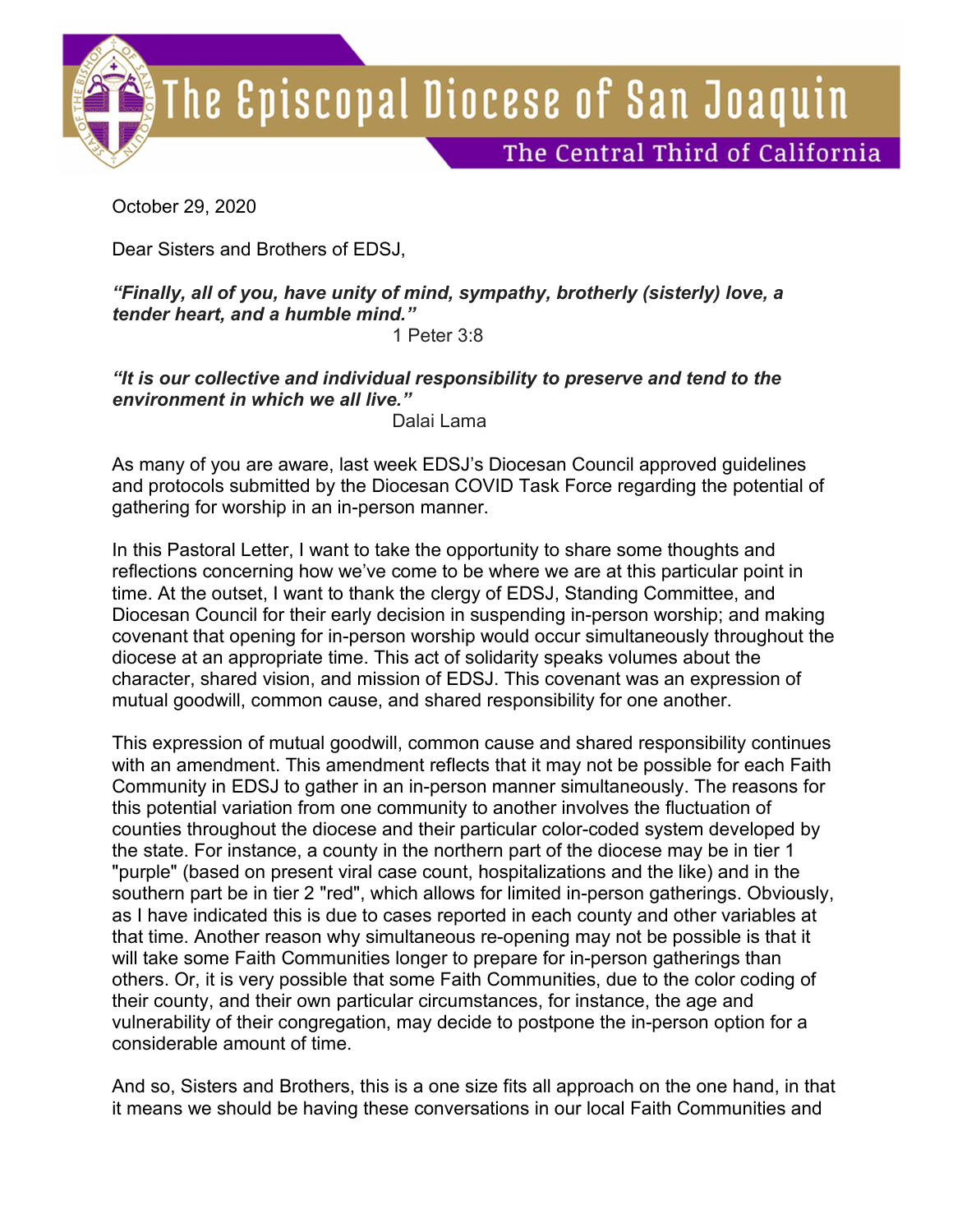not a one size fits all approach on the other, because our response to those conversations may not be the same. Regardless, our priority continues to be the care, safety, and health of each and everyone of us.

As you would have noted in our guidelines and protocols our **first preference** is for outside in-person gatherings. In the event that this is not possible, due to inclement weather or property restrictions, we invite people to use a hall space as a **second preference.** Importantly, checklists need to be completed as a measure to ensure the aforementioned care and safety and health for all. And these non-negotiables continue to be central in our guidelines and protocols, that is, mask wearing, social distancing and good hand hygiene regardless of whether it is outdoor or indoor in-person gatherings.

As I have indicated not every Faith Community will want or be able to gather on November 8. Given that probability, virtual worship will continue to be hosted by either your local Faith Community and/or our cathedral. You will also notice in the protocols, Faith Communities who have been engaging in virtual worship will need to continue to offer this opportunity as in-person gatherings begin. One of our many learnings during COVID has been that not everyone is able to attend services of worship and that is all the more reason why our virtual/social platform-ed option must continue.

Additionally, we are urging Faith Communities to begin in-person gatherings with Morning Prayer for a minimum of two weeks and for a suggested period of four weeks. This recommendation is based on the fact that organizing and choreographing Morning Prayer is far less complicated, it is shorter than Eucharist, and limits direct contact between clergy and laity, and it gives us time to see if our gathering is the cause of an outbreak. A Faith Community may discern and decide that two weeks is sufficient preparation, but again, remember the checklists and required protocols.

As I mentioned, a completed pre-opening checklist will need to be submitted to my office prior to reopening. I want to be clear, this is not an exercise in policing, this is an exercise of mutual and shared accountability, thereby, as I have suggested, ensuring that care, safety and health remain our priority.

Also as I have mentioned, we will be following a color-coded system developed by the state which sets parameters for safe regathering in each county. And this is a point not to miss, if at any juncture your county returns to purple, or in the event your Faith Community is unable to follow the guidelines and protocols, then returning to virtual worship alone will occur.

To put this in the simplest terms, given the trend of cases at the time of writing this Pastoral Letter, it is conceivable that we will open for in-person gatherings and soon thereafter have to close again. This is not something I wish for us, however, it is something that we need to entertain as a possibility. Having written that, I believe this is the right course of action and I wish to thank the COVID Task Force, Diocesan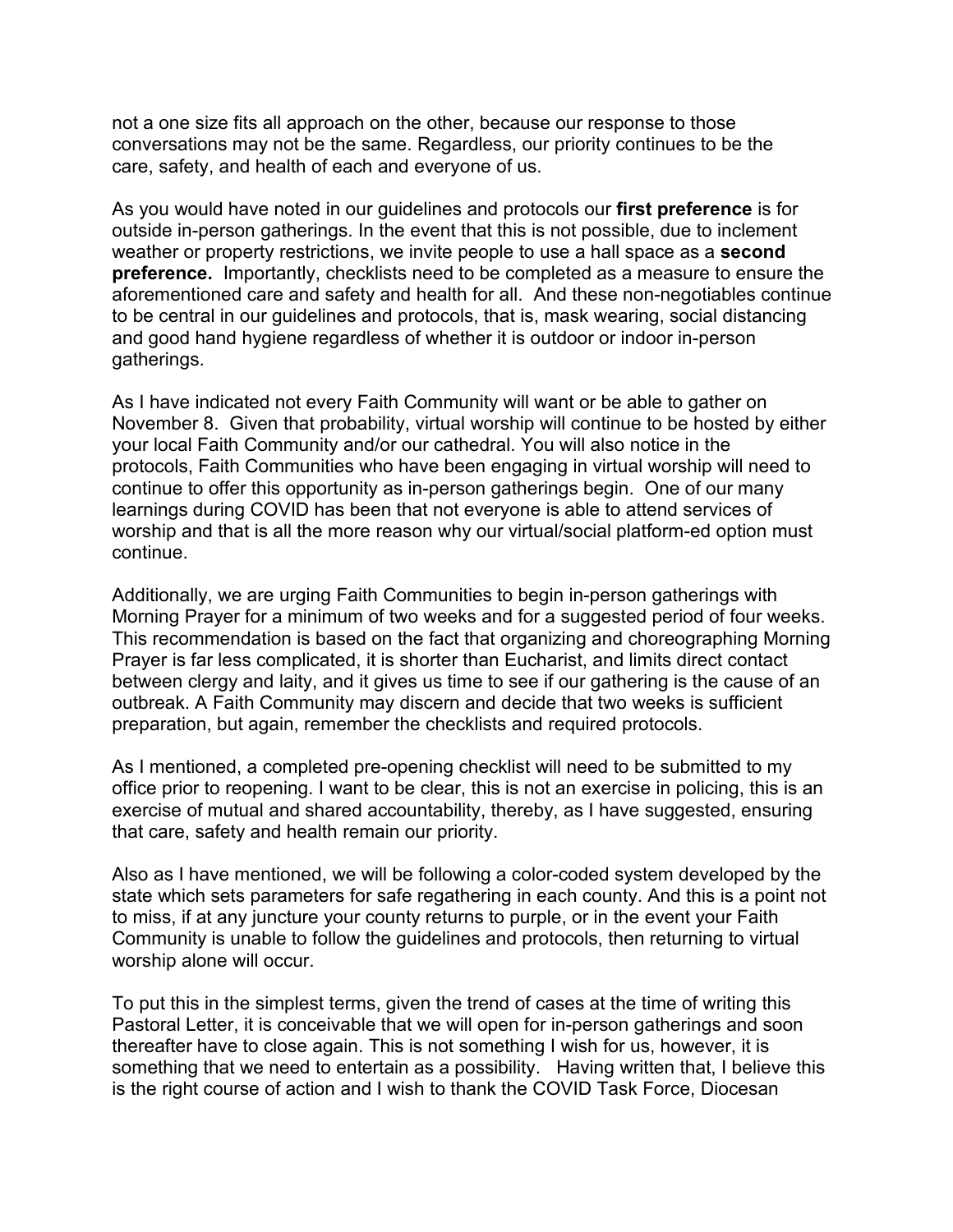Clergy, Standing Committee and Diocesan Council for their careful attention and discernment.

Since the time of suspending in person gatherings in March, we have endeavored to be caring, cautious and conservative in our decision making regarding our response to this horrific pandemic. Said another way, we have truly endeavored to follow *The Way of Love*, that is, *The Way of Jesus*, and that approach remains as true today as it did in March. In order for this to continue to be the case, we must carry on with taking care of one another.

So Sisters and Brother of EDSJ, wear those masks, observe social distances, wash those hands and be well.

Blessings,

+David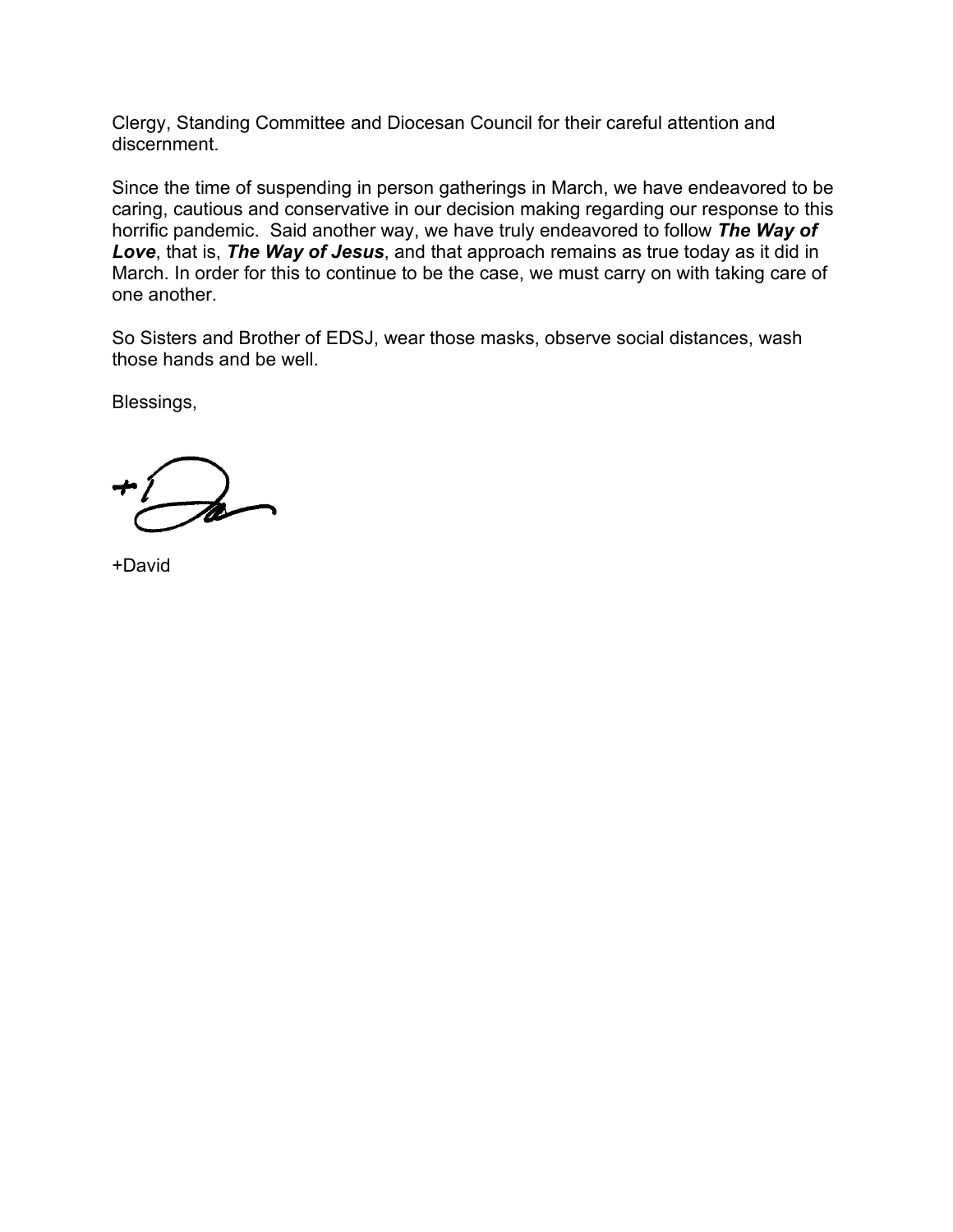Queridos hermanas y hermanos de EDSJ,

**Finalmente, vivan todos ustedes en paz y unidad. Traten de entenderse los unos a los otros. Ámense como hermanos, sean compasivos y humildes.**

## 1 Pedro 3: 8

**"Es nuestra responsabilidad colectiva e individual preservar y cuidar el medio ambiente en el que todos vivimos".**

Dalai Lama

Como muchos de ustedes saben, la semana pasada el Consejo Diocesano de EDSJ aprobó las pautas y protocolos presentados por el Grupo de Trabajo Diocesano frente al COVID con respecto a la probabilidad de reunirnos en persona para las celebraciones litúrgicas.

Quiero aprovechar esta Carta Pastoral, como una oportunidad para compartir algunos pensamientos y reflexiones sobre cómo hemos llegado a estar donde estamos en este momento en particular. Para empezar, quiero agradecer al clero de EDSJ, al Comité Permanente y al Consejo Diocesano por su pronta decisión de suspender el culto en persona, y hacer el convenio de que la apertura para el culto en persona se produciría simultáneamente en toda la Diócesis en el momento apropiado. Este acto de solidaridad dice mucho sobre el carácter, la visión compartida y la misión de EDSJ. Este pacto fue una expresión de buena voluntad mutua, causa común y responsabilidad compartida unos por otros.

Esta expresión de buena voluntad mutua, causa común y responsabilidad compartida, continúa con una enmienda. Esta enmienda señala que puede que no sea posible para todas las Comunidades de Fe en EDSJ volver a las Celebraciones Litúrgicas en persona al mismo tiempo. Las razones de esta posible variación de una comunidad a otra implican la diferencia de los condados en toda la diócesis, y su particular sistema de códigos por colores desarrollado por el estado. Por ejemplo, un condado en la parte norte de la diócesis puede estar en el nivel 1 "púrpura" (según el recuento actual de casos virales, hospitalizaciones y similares) y otro en la parte sur estar en el nivel 2, "rojo", lo que permite una cantidad limitada reuniones en persona.

Obviamente, como he indicado, esto se debe a los casos reportados en cada condado y otras variables en ese momento. Otra razón por la que la reapertura simultánea puede no ser posible es que a algunas comunidades de fe les llevará más tiempo prepararse para las reuniones en persona que a otras. O, es muy posible que algunas comunidades religiosas, debido al código de colores de su condado y a sus propias circunstancias particulares, por ejemplo, la edad y la vulnerabilidad de su congregación, decidan posponer la opción en persona por un tiempo considerable.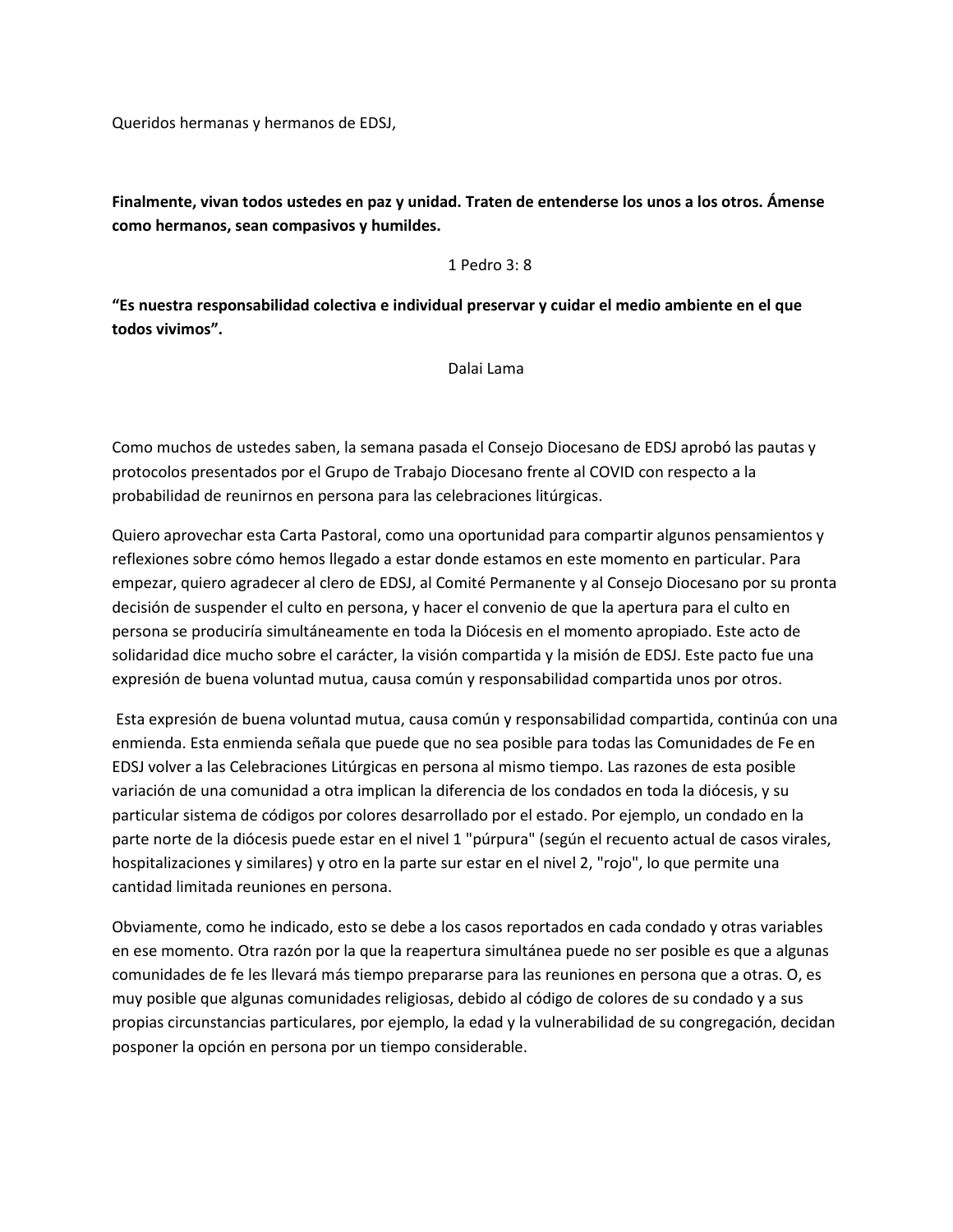Y así, hermanos y hermanas por un lado tenemos en este protocolo un enfoque común para todos, ya que significa que debemos tener estas conversaciones en nuestras comunidades de fe locales, pero no un enfoque único para todos por el otro, porque nuestra respuesta a esas conversaciones puede que no sea la misma. Independientemente, nuestra prioridad sigue siendo el cuidado, la seguridad y la salud de todos y cada uno de nosotros.

Como habrán observado en nuestras pautas y protocolos, nuestra primera preferencia es reunirnos en persona al aire libre. En caso de que esto no sea posible, debido a las inclemencias del tiempo o las restricciones de la propiedad, invitamos a las personas a utilizar un espacio en el pasillo como segunda preferencia. Es importante destacar que las listas de verificación deben completarse como medida para garantizar la atención, la seguridad y la salud antes mencionadas para todos. Y hay elementos que no son negociables y siguen siendo centrales en nuestras pautas y protocolos, es decir, el uso de mascarillas, el distanciamiento social y una buena higiene de manos, independientemente de si se trata de reuniones en persona al aire libre o en interiores.

Como he indicado, no todas las comunidades de fe querrán o podrán reunirse el 8 de noviembre. Dada esa probabilidad, la adoración virtual seguirá siendo organizada por su comunidad de fe local y/o nuestra catedral. También notará en los protocolos, que las comunidades de fe que han estado participando en la adoración virtual deberán continuar ofreciendo esta oportunidad a medida que comiencen las reuniones en persona. Uno de nuestros muchos aprendizajes durante el COVID ha sido que no todos pueden asistir a los servicios litúrgicos y esa es una razón más por la que nuestra opción de educación en plataforma virtual/social debe continuar.

Además, instamos a las comunidades de fe a comenzar las reuniones en persona con la Oración de la Mañana durante un mínimo de dos semanas y por un período sugerido de cuatro semanas. Esta recomendación se basa en el hecho de que organizar y coreografiar la Oración de la Mañana es mucho menos complicado, es más corto que la Eucaristía y limita el contacto directo entre el clero y los laicos, a la vez que nos da tiempo para ver si nuestras celebraciones causan un brote. Cada comunidad de fe puede discernir y decidir si dos semanas son suficiente tiempo de preparación, pero nuevamente, recuerden las listas de verificación y los protocolos requeridos.

Como mencioné, una lista de verificación previa a la apertura, deberá enviarse a mi oficina antes de la reapertura. Quiero ser claro, este no es un ejercicio de vigilancia, es un ejercicio de responsabilidad mutua y compartida, por lo que, como he sugerido, garantizar que la atención, la seguridad y la salud siguen siendo nuestra prioridad.

Además, como ya he mencionado, seguiremos un sistema codificado por colores desarrollado por el estado que establece parámetros para la reapertura segura en cada condado. Y este es un punto que no debe perderse de vista, si en algún momento su condado vuelve a identificarse con el color morado, o en el caso de que su Comunidad de Fe no pueda seguir las pautas y protocolos, entonces deberán volver a la adoración virtual.